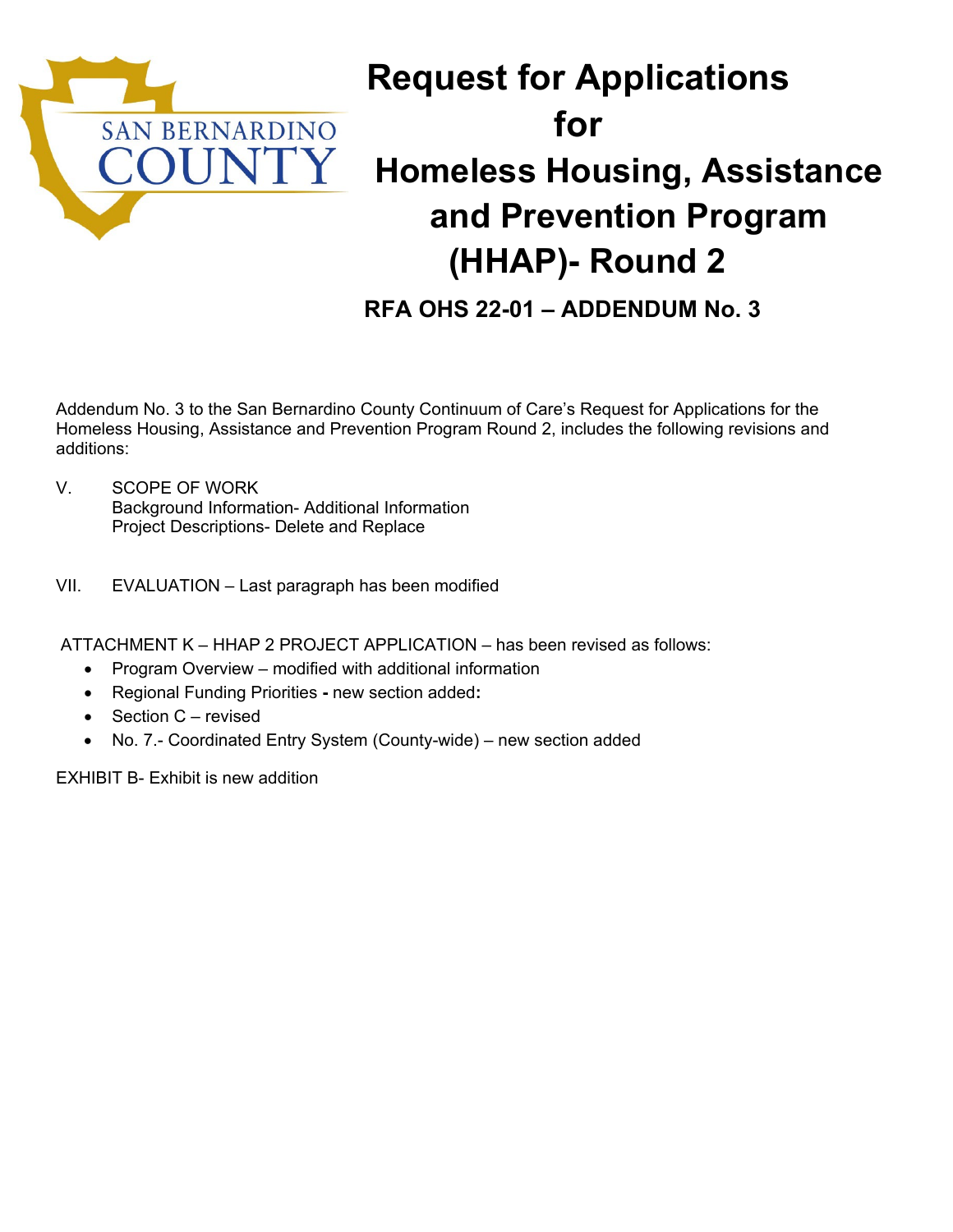# **V. SCOPE OF WORK**

### **A. BACKGROUND INFORMATION has been revised to add the following information:**

On December 8, 2021, the SBCHP Interagency Council on Homelessness adopted a HHAP fund distribution plan committing a minimum of 5% of CoC HHAP 2 funds to each SBCHP Region with the remainder of available funding divided among the regions based on 2020 Point-in-Time Count data. ICH also allocated 5% of the HHAP 2 funds to support regional engagement activities for our Coordinated Entry System along with 8% for services dedicated to homeless youth and 7% for administration.

### **B. PROJECT DESCRIPTION**

**1. Project goals and objectives section has been deleted and replaced as follows:** 

# **1. Eligible Uses of HHAP 2 Funds**

HHAP Round 2 requires grantees to expend funds on evidence-based solutions that prevent, reduce and end homelessness. Grantees may not use HHAP grant funding to supplant existing local funds for homeless housing, assistance, or prevention, and funds must be expended in compliance with Housing First requirements per Health and Safety Code Section 50220.5(g). As stated in Health and Safety Code Section 50220.5 (d), HHAP round 2 funds must be expended on one or more of the following eligible uses:

- 1. Rapid rehousing, including rental subsidies and incentives to landlords, such as security deposits and holding fees.
- 2. Operating subsidies in new and existing affordable or supportive housing units, emergency shelters, non-congregant shelters, interim or bridge housing, and navigation centers. Operating subsidies may include operating reserves.
- 3. Street outreach to assist persons experiencing homelessness to access permanent housing and services.
- 4. Services coordination, which may include access to workforce, education, and training programs, or other services needed to promote housing stability in supportive housing.
- 5. Systems support for activities necessary to create regional partnerships and maintain a homeless services and housing delivery system, particularly for vulnerable populations including families and homeless youth.
- 6. Delivery of permanent housing and innovative solutions, such as hotel and motel conversions
- 7. Prevention and shelter diversion including crisis resolution, mediation and conflict resolution, creative problem solving, connection to mainstream resources, and light-touch financial assistance that directly results in a housing solution.
- 8. New navigation centers and emergency shelters, with clients obtaining housing as the primary goal, based on demonstrated need in consideration of the following:
	- a. The number of available shelter beds in the city, county, or region served by a continuum of care;
	- b. The number of people experiencing unsheltered homelessness in the homeless point-in-time count;
	- c. Shelter vacancy rate in the summer and winter months;
	- d. Percentage of exits from emergency shelters to permanent housing solutions; and
	- e. A plan to connect residents to permanent housing.

Health and Safety Code Section 50218.5(f) requires that a program recipient use **at** least 8 percent of its allocation for services for homeless youth populations, which are defined as unaccompanied youth who are between 12 and 24 years old and experiencing homelessness. Funds spent under this provision must still comply with the eligible use requirements of Health and Safety Code Section 50220.5 (d).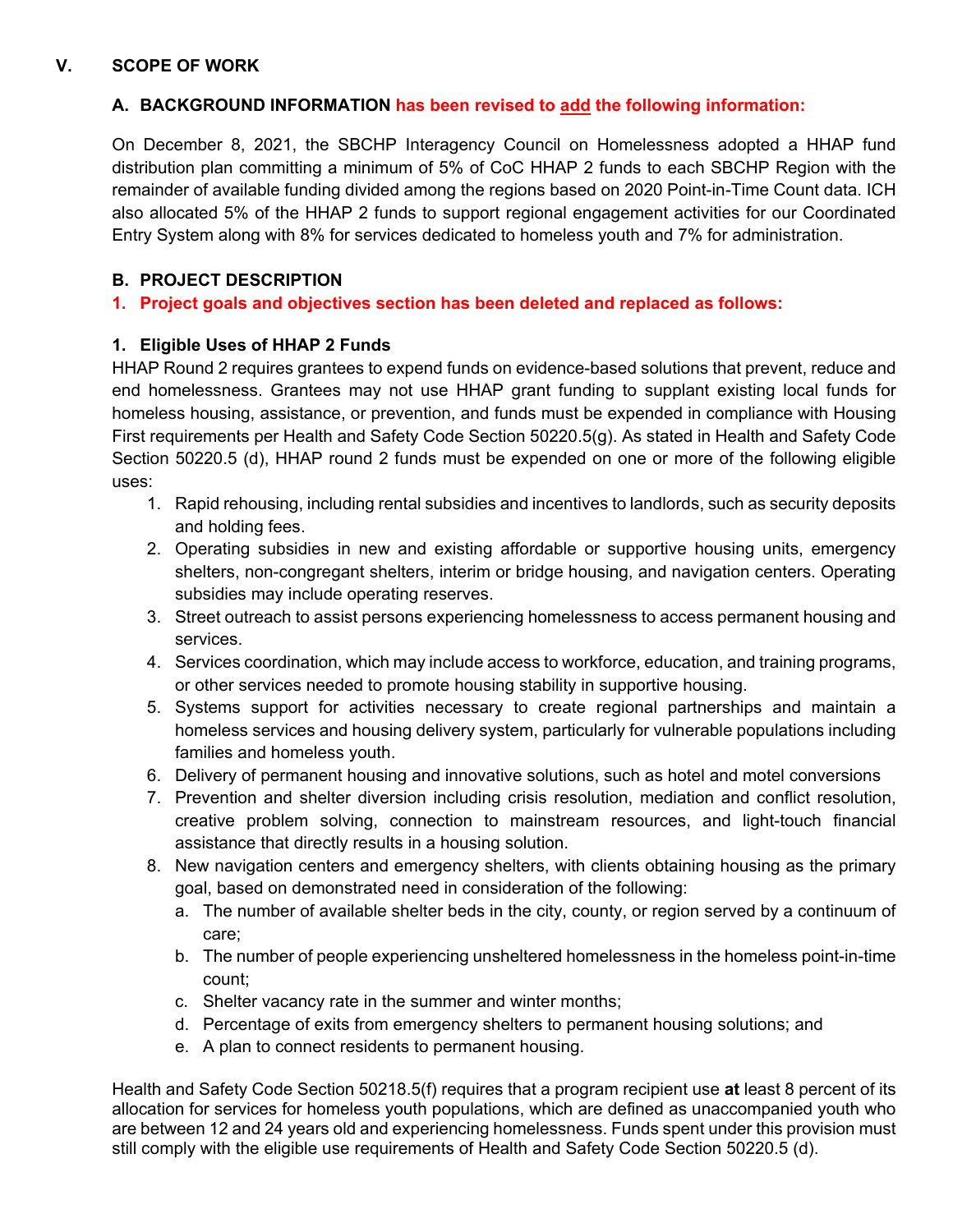Health and Safety Code Section 50220.5(e)-(f) allows funds to be spent for the following additional purposes, and mandates that grantees comply with the following restrictions:

- No more than 5 percent of an applicant's program allocation may be expended on a strategic homelessness plan (as defined in Section 578.7(c) of Title 24 of the Code of Federal Regulations) and/or infrastructure development to support coordinated entry systems and Homeless Management Information Systems; and
- No more than 7 percent of an applicant's Round 2 program allocation may be expended on administrative costs incurred by the city, county, or continuum of care to administer its program allocation. "Administrative costs" does not include staff or other costs directly related to implementing activities funded by the program allocation.

#### **VII. EVALUATION – the last paragraph in this section has been modified to read as follows:**

Once all ratings are finalized and documented, the Facilitator will collect all individual evaluation worksheets to present the Evaluator recommendations to the full Regional Steering Committee for review and adoption. It is anticipated that the results of the evaluation process and the Regional Steering Committee recommendations will be presented to the ICH on May  $25<sup>th</sup>$ , 2022, for final review and approval.

#### **ATTACHMENT K – HHAP 2 PROJECT APPLICATION has been revised to add the following information:**

**Program Overview** – modified to add the following information:

- Third bullet point statement modified to read: HHAP-2 services will be provided throughout San Bernardino County. Applications will be accepted for proposed service activities targeted to eligible households within each of the following regions:
- In addition, applications will be accepted for countywide services dedicated to homeless youth and for countywide services to support regional access to the CoC Coordinated Entry System.

#### **Regional Funding Priorities - new section added with the following information:**

The Regional Steering Committees were tasked by the ICH with setting HHAP-2 regional project funding priorities to be guided by recommendations in the draft County of San Bernardino Homeless Strategic Plan and by the state HCFC "Guide to Strategic Uses of New and Recent State and Federal Funds to Prevent and End Homelessness."

In January 2022, the Regional Steering Committees conducted HHAP-2 funding work sessions to set regional application scoring priorities which included:

- Ranking by order of priority scoring importance the five (5) categories of Crisis Response and Housing Interventions identified by the state HCFC (see Exhibit B below for category descriptions); and
- Identifying activities from among the eight (8) eligible uses of HHAP-2 funding for priority consideration.

Section C below lists the Crisis Response and Housing Intervention categories in rank order of priority scoring for each region and lists the eligible uses of HHAP-2 funding selected for priority consideration in each region (please note that applications for all eligible uses will be considered).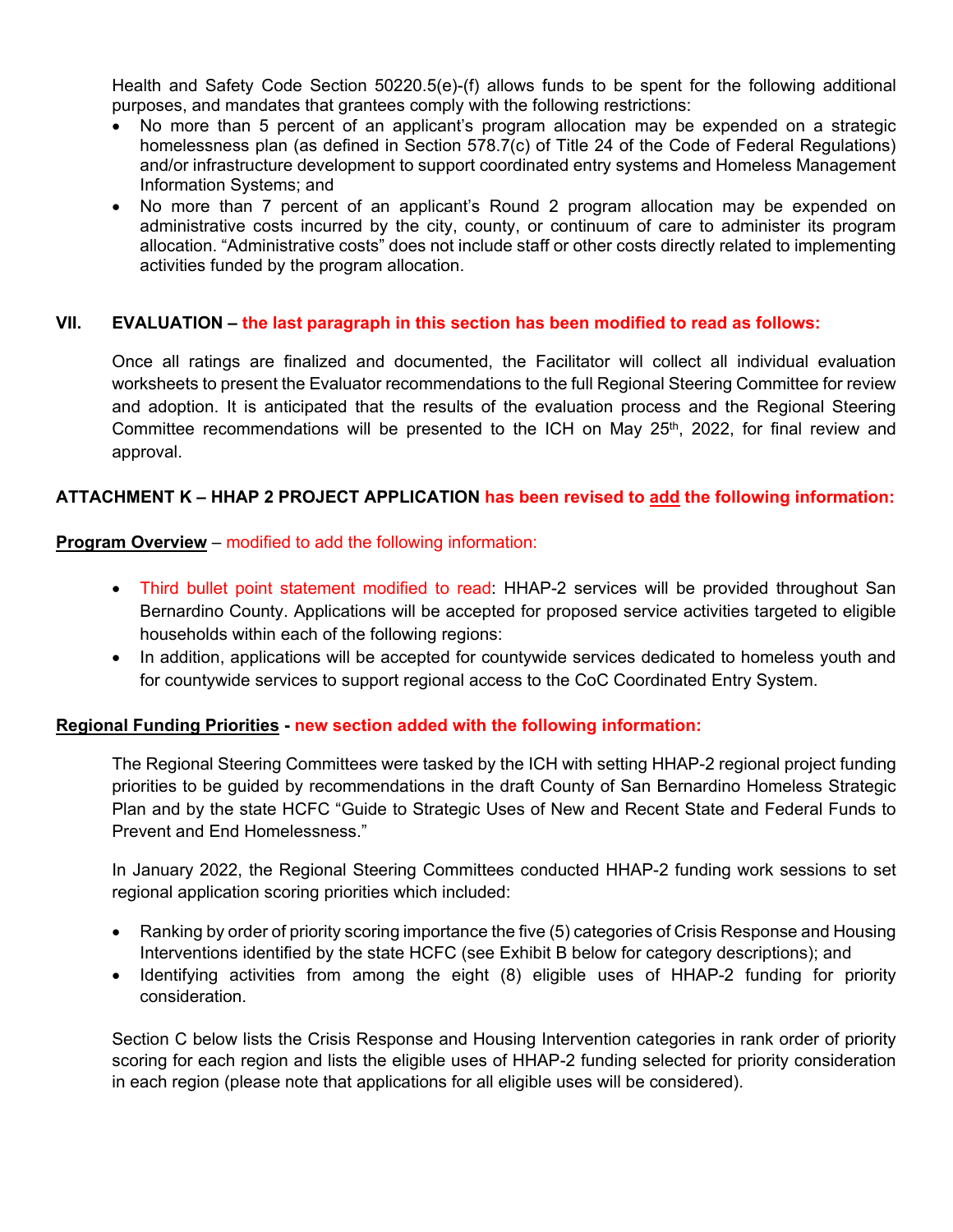# **Section C – to more accurately reflect the priorities established by the Regional Steering Committees, this section has been revised to read as follows:**

#### **C. Regional Priorities/Eligible Use Categories**

#### **1. Central Valley Region**

Indicate the proposed category/categories Indicate the proposed project category/categories (select as many as applicable for this project). Complete the "Project Description" section, explaining each category selected below in detail. In rank order of priority scoring:

- Permanent Housing Plus Services
- Rental Assistance/Rapid Rehousing
- Interim Housing/Temporary Shelter
- Outreach and Engagement
- Diversion and Homeless Prevention

Eligible uses of HHAP-2 funding identified for priority consideration by the Central Valley Region include in order of importance: Delivery of Permanent Housing, Operating Subsidies and Street Outreach (tied), Rapid Rehousing and Services Coordination (tied), Systems Support and Prevention & Shelter Diversion (tied), and Navigation Center/Emergency Shelter.

#### **2. Desert Region**

Indicate the proposed project category/categories (select as many as applicable for this project). Complete the "Project Description" section, explaining each category selected below in detail. In rank order of priority scoring:

- Interim Housing/Temporary Shelter
- Rental Assistance/Rapid Rehousing
- Permanent Housing Plus Services
- Diversion and Homeless Prevention
- Outreach and Engagement

Eligible uses of HHAP-2 funding identified for priority consideration by the Desert Region include in order of importance: Rapid Rehousing, Operating Subsidies and Delivery of Permanent Housing (tied), Street Outreach/Prevention & Shelter Diversion/Navigation Center & Emergency Shelter (tied), and Services Coordination.

#### **3. East Valley Region**

Indicate the proposed project category/categories (select as many as applicable for this project). Complete the "Project Description" section, explaining each category selected below in detail. In rank order of priority scoring:

- Rental Assistance/Rapid Rehousing
- Permanent Housing Plus Services
- Interim Housing/Temporary Shelter
- Diversion and Homeless Prevention
- Outreach and Engagement

Eligible uses of HHAP-2 funding identified for priority consideration by the East Valley Region include in order of importance: Services Coordination, Navigation Center/Emergency Shelter, Prevention and Diversion, Delivery of Permanent Housing, and Rapid Rehousing.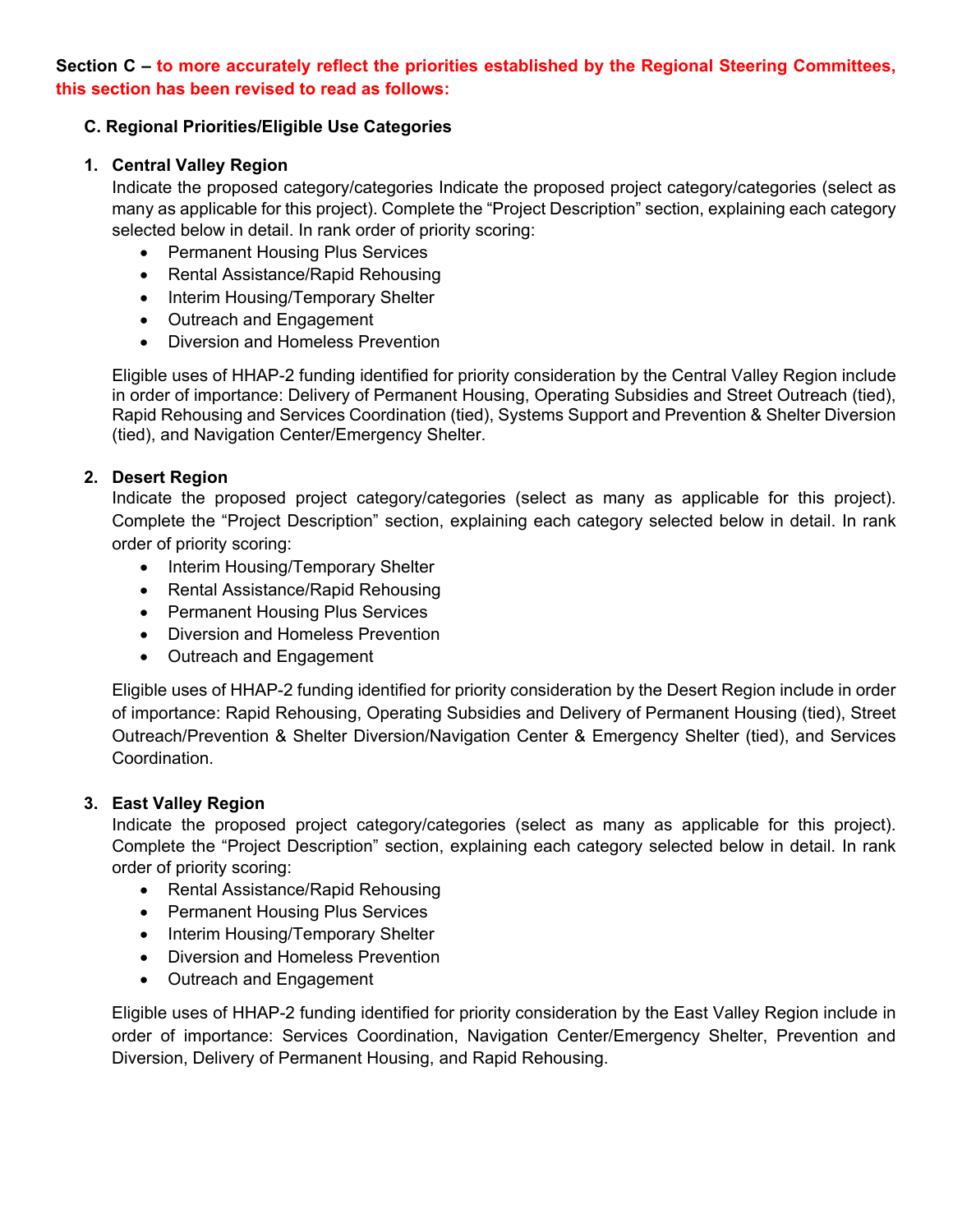# **4. Mountain Region**

Indicate the proposed category/categories Indicate the proposed project category/categories (select as many as applicable for this project). Complete the "Project Description" section, explaining each category selected below in detail. In rank order of priority scoring:

- Interim Housing/Temporary Shelter
- Rental Assistance/Rapid Rehousing
- Diversion and Homeless Prevention
- Outreach and Engagement
- Permanent Housing Plus Services

Eligible uses of HHAP-2 funding identified for priority consideration by the Mountain Region include Rapid Rehousing, Operating Subsidies, Prevention and Diversion, and Services Coordination

### **5. West Valley Region**

Indicate the proposed project category/categories (select as many as applicable for this project). Complete the "Project Description" section, explaining each category selected below in detail. In rank order of priority scoring:

- Diversion and Homeless Prevention
- Rental Assistance/Rapid Rehousing
- Permanent Housing Plus Services

Eligible uses of HHAP-2 funding identified for priority consideration by the West Valley Region include in order of importance: Rapid Rehousing and Prevention & Diversion (tied), Services Coordination, Delivery of Permanent Housing.

### **7. Coordinated Entry System (County-wide)** – new section added

• Service activities to support regional access and engagement with the coordinated entry system

Complete the "Project Description" section, explaining in detail how the service activities for the proposed project addresses the need for regional access and engagement with the coordinated entry system.

#### New Exhibit B added to RFA

**Exhibit B** - Putting the Funding Pieces Together: Guide to Strategic Uses of New and Recent State and Federal Funds to Prevent and End Homelessness – Part IV: Defining Crisis Response and Permanent Housing Interventions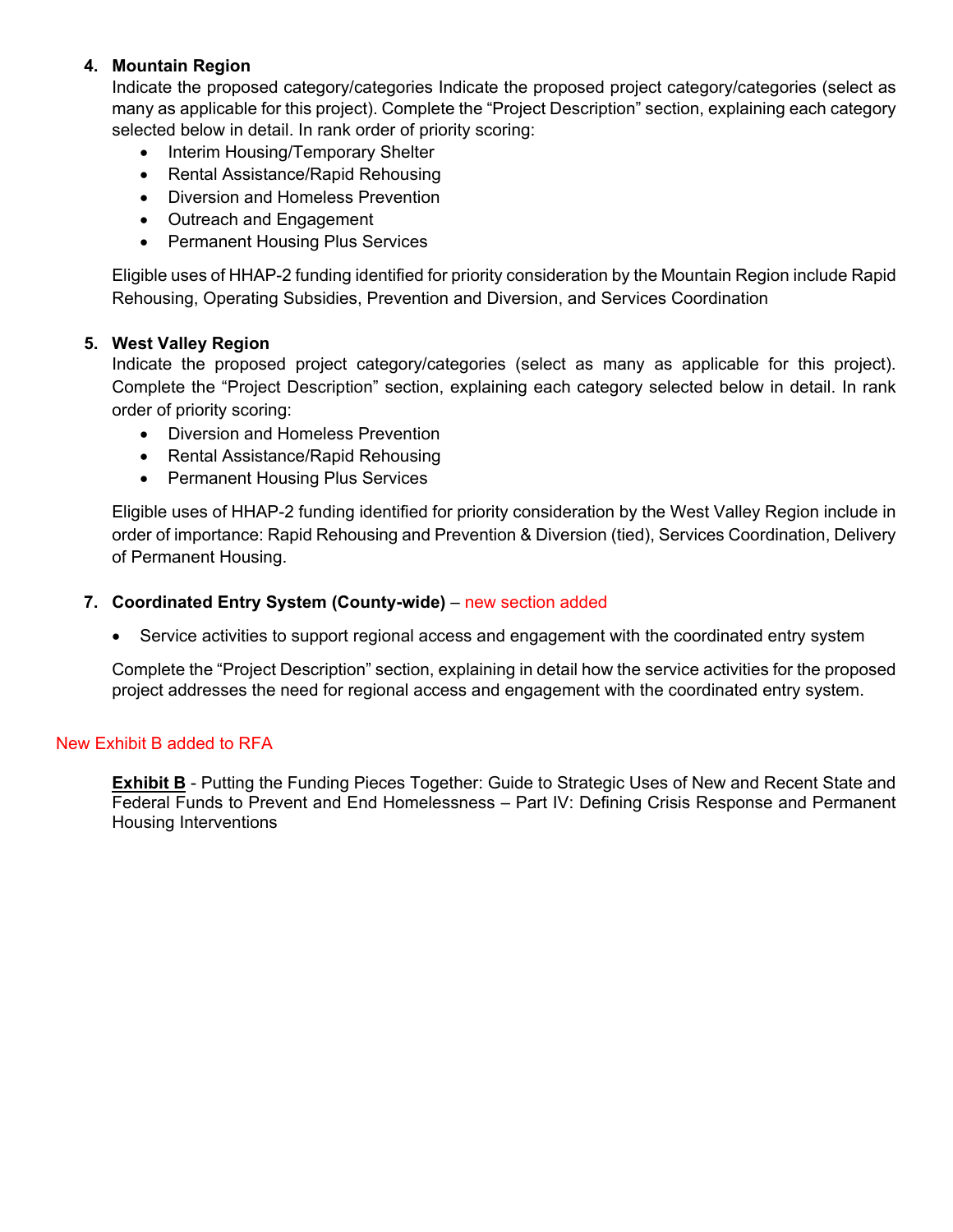# **EXHIBIT B**

#### *Putting the Funding Pieces Together Guide Guide to Strategic Uses of New and Recent State and Federal Funds to Prevent and End Homelessness*

# **PART IV: Defining Crisis Response and Permanent Housing Interventions**

This Guide describes how the available resources can be used, separately and together, to support five (5) different categories of crisis and housing interventions that are critical for preventing and ending homelessness:

- 1. **Interim Housing:** Describes any program whose primary purpose is to provide temporary shelter for people experiencing homelessness, in general or for specific populations, and which does not require occupants to sign leases or occupancy agreements.
	- a. **Non-congregate shelter (NCS)** is a type of interim housing which provides individual rooms or spaces, such as motel rooms or trailers, where guests have private baths. During the COVID-19 pandemic, these sites have included Isolation and Quarantine (I/Q) spaces for those infected with or exposed to COVID-19, as well as non-congregate spaces for persons at risk of severe health impacts should they become infected with the virus to shelter safely shelter in place. The benefits of NCS options are not limited to during a public health crisis, however, and adding NCS options within communities' crisis response systems offers significant potential for strengthening local systems and reaching people who are not effectively engaged into other shelter options.
	- b. **Other interim housing programs** can include congregate shelter, bridge housing, temporary scatteredsite arrangements, and transitional housing programs, among others. During the COVID-19 public health crisis such programs and settings should follow public health guidance for appropriate distancing.
- 2. **Rental Assistance:** Rental assistance programs provide subsidies that help people experiencing homelessness rent housing in the marketplace. Rental assistance typically pays a portion of the total rent and can be temporary or permanent and offered in a variety of program types.
	- a. **Short-term and Rapid Rehousing:** Time-limited rental assistance which can last anywhere from three to 24 months, can be structured to decline, or vary over that time, and is usually coupled with housing search, case management, tenancy supports, and connections to other services including employment support. Programs' financial, tenancy, and service supports are geared toward supporting a household's successful transition to paying full rent.
	- b. **Longer-term and Permanent Rental Subsidies:** Longer-term rental assistance can last for more than two years, and in some cases indefinitely. These programs are intended for households who need ongoing financial assistance to afford rent and are sometimes partnered with ongoing supportive services. These programs include "deep" subsidies such as Housing Choice Vouchers, as well as newer models such as "shallow" subsidies which provide more limited monthly amounts but over longer periods of time than Rapid Rehousing.
- 3. **Permanent Housing Plus Services:** Rental housing, whether scattered in the community or in a designated building, that has no limit on the length of stay, in which residents have the rights and responsibilities of tenancy and are able to access supportive services, and which is typically subsidized to be affordable to people based on their incomes.
	- a. **Supportive Housing:** Supportive housing (often abbreviated as PSH, with the P indicating "permanent") is permanent housing for a specific target population—generally people with disabilities/special needs and long histories of homelessness—that is linked to onsite or offsite services that assist the resident to retain the housing, improve their health status, and maximize their ability to live and, when possible, work in the community.
	- b. **Service-Enriched Affordable Housing:** Housing that is affordable to low-income households, not necessarily targeted to those who are at risk or with special needs, but nevertheless able to monitor and support the needs of its more vulnerable residents. The services in service-enriched housing are typically less intensive than those offered in Supportive Housing and vary depending on the population. For